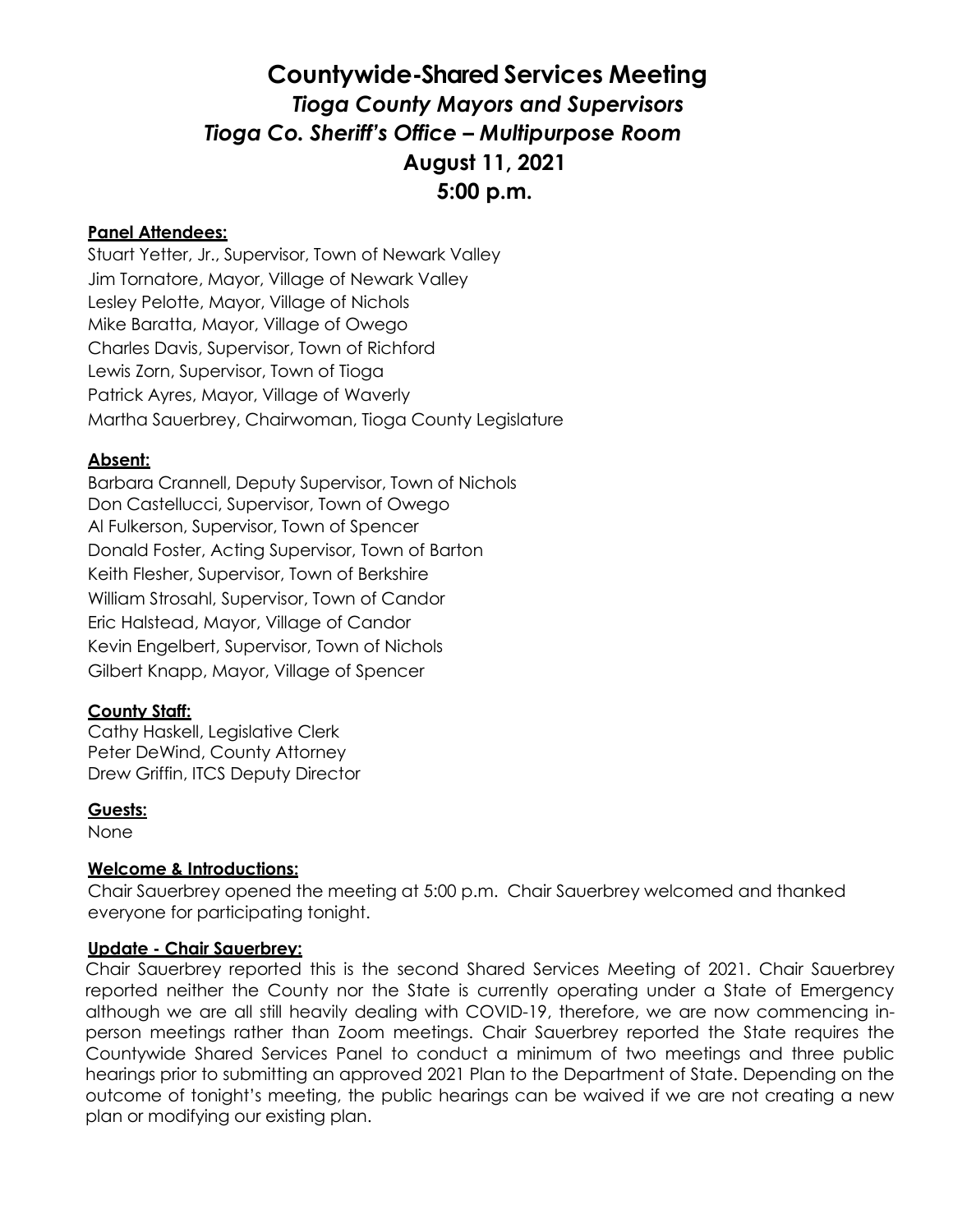## **ITCS Update – Deputy Director Griffin:**

ITCS Deputy Director Griffin was in attendance to provide an update on the IT Shared Services, as identified in our current Plan.

*Shared Services Plant Update/Facility Updates:* Mr. Griffin reported three of the four entities we planned to bring on to the County network are now complete with the Village of Nichols remaining. In regards to the Village of Nichols, Mayor Pelotte reported this would be a single home office for both her and the Village of Nichols Treasurer. In addition, Mayor Pelotte would also like to discuss the possibility of security camera installation. Further discussion to occur between the Tioga County ITCS Department and Village of Nichols regarding costs and deployment. Mr. Griffin reported the ITCS Department has been receiving positive feedback on the services provided to the municipalities.

- **Village of Waverly:** Fully migrated into the County network. However, currently in the process of working with the ITCS Department for installation of security cameras to all municipal buildings. Mr. Griffin reported the cameras are currently on backorder.
- **Town of Barton:** Fully migrated into the County network.
- **Town of Owego:** Mr. Griffin reported the Town of Owego facility is progressing and they are waiting on the elevator work to be completed. Mr. Griffin reported the Town of Owego anticipates taking occupancy in the next couple of weeks. Live network is installed and recently the Board of Elections conducted one of the elections at this facility.
- **Village of Nichols:** Mr. Griffin reported this is the last of the four initial municipalities waiting for implementation. Mayor Pelotte reported this would be a single home office for both her and the Village of Nichols Treasurer. In addition, Mayor Pelotte would like to discuss the possibility of security camera installation for their municipal park.

*Local Efficiency Grant Update:* Mr. Griffin reported the Local Government Efficiency Grant (LGE) was submitted in July with anticipated award announcement by the first part of December. As noted in previous minutes, the grant funding pays for the vast majority of the hardware that goes into the respective upgrades. The LGE Grant includes the Village of Owego and Town of Candor for moving forward with migration to the County's network. The County's existing 2018 Shared Services Plan indicates that it does not preclude other municipalities from participating as we move forward.

- **Village of Owego:** Mr. Griffin reported the Village of Owego facility construction is progressing. Connectivity to the County's fiber will be relatively seamless and not cost prohibitive due to location, however, the sewage treatment plant will accrue additional costs. The order for the fiber builds have been placed, as the Village of Owego plans to proceed regardless of LGE grant award. Mayor Baratta reported occupancy of the new facility is not expected until 1st quarter 2022.
- **Town of Candor:** Mr. Griffin reported the earliest the Town of Candor would be available to commence implementation is January 2022, as they will need to the LGE grant funds in order to proceed. Mr. Griffin reported the Town of Candor is a relatively small implementation plan with approximately 13 personal computers and two buildings.

Going forward, Village of Newark Valley Mayor Tornatore expressed interest in County connectivity, however, understands currently this is not a viable option due to location and fiber network. Mayor Tornatore inquired as to possibility of connecting in Richford at Route 79 and coming down the Route 38 corridor to Newark Valley. Mr. Griffin reported there are no builds being planned at this time. However, with the recent Senate passage of the Infrastructure Bill, the installation of dark fiber down this corridor could be a future possibility.